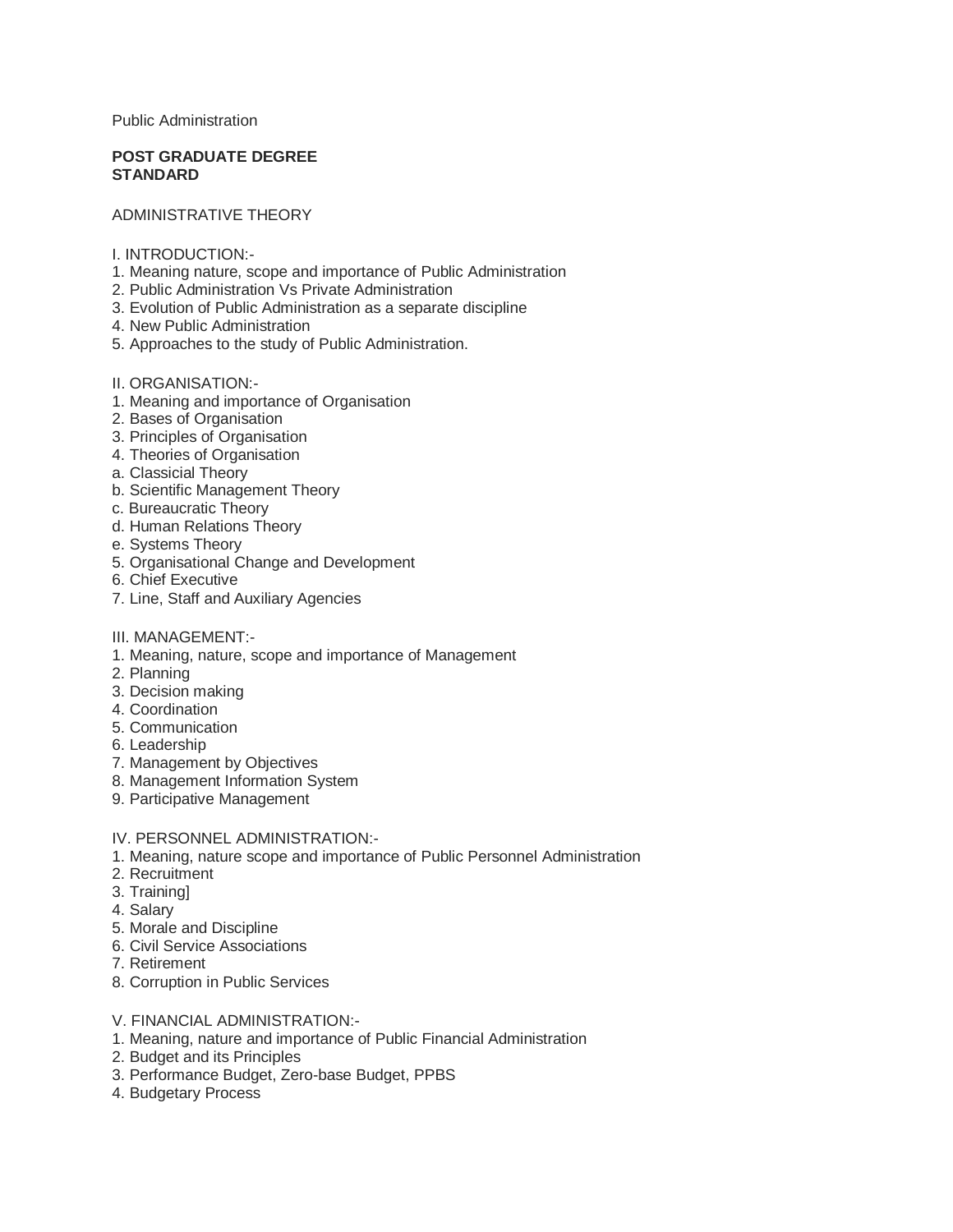- 5. Control over Public Finance
- 6. Accounting and Auditing
- VI. COMPARATIVE ADMINISTRATION:-
- 1. Meaning, nature and scope of Comparative Public Administration
- 2. Evolution of Comparative Public Administration
- 3. Administrative systems
- a. U.K
- b. U.S.A
- c. France
- d. Switzerland

VII. New Dimensions of Public Administration:-

- 1. The Concept, scope and significance of Development Administration
- 2. Political, Economic, Socio-cultural context of Development Administration
- 3. Riggss' Prismatic model
- 4. Concept and nature of Social Welfare Administration
- 5. Social Welfare and Five year Planning in India
- 6. Social Welfare schemes for different sections of society
- 7. Public Enterprise and its types
- 8. Autonomy and accountability of Public Enterprises

VIII. PUBLIC POLICY MAKING:-

- 1. The concept of Public Policy making
- 2. The Processes of Policy formulation and its implementation
- 3. Models of Public Policy making
- 4. The Role of Legislature, Bureaucracy, Political Parties, Pressure
- group and Mass media in Policy making.
- IX. ADMINISTRATIVE LAW:-
- 1. Meaning, nature, scope of Administrative Law
- 2. Growth of Administrative Law
- 3. Delegated Legislation
- 4. Judicial Remedies and Judicial Review
- 5. Administrative Tribunals .

## X. ADMINISTRATIVE RESPONSIBILITY:-

- 1. The concept of Responsibility and Control
- 2. Executive control over administration
- 3. Parliamentary control over administration
- 4. Judicial control over administration
- 5. Public control over administration.
- PAPER II

Indian Administration

### I. INTRODUCTION

- 1. Evolution of Indian Administration
- a. Kautilya
- b. Maurya
- c. Mughal Period
- d. British Period

# II. CONSTITUTIONAL FRAMEWORK OF ADMINISTRATION

- 1. Framing of the Indian Constitution
- 2. Fundamental Rights and Directive Principles of State Policy
- 3. Parliamentary Democracy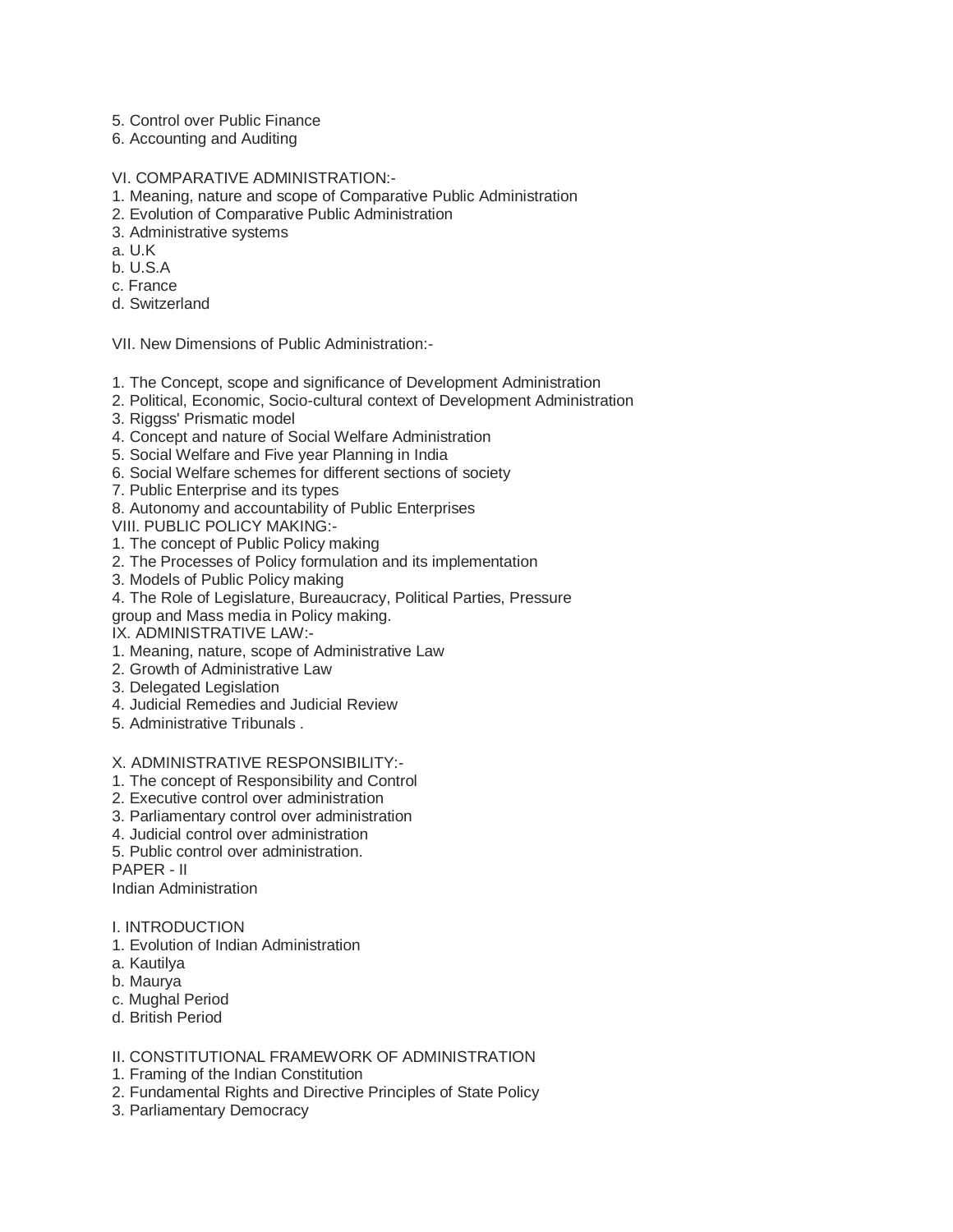- 4. Federalism
- 5. Democratic Socialism

#### III. UNION GOVERNMENT

- 1. President
- 2. Prime Minister and Council of Ministers
- 3. Cabinet committees
- 4. Central Secretariat
- 5. Ministries and Departments
- 6. Lok Sabha and Rajya Sabha
- 7. The Supreme Court and the Rule of Law

# IV. PUBLIC SERVICES

- 1. All India Services
- 2. Central Services
- 3. State Services
- 4. U.P.S.C. and Staff Selection Commission
- 5. State Public Service Commission
- 6. Training for the Civil Servants

## V. STATE GOVERNMENT

- 1. The Governor
- 2. Chief Minister and Council of Ministers
- 3. State Secretariat
- 4. State Legislature
- 5. High Court
- 6. Administration of Law and Order

### VI. UNION - STATE RELATIONS

- 1. Administrative Relations
- 2. Legislative Relations
- 3. Judicial Relations
- 4. Financial Relations
- 5. Planning Relations

## VII. INDIAN FINANCIAL ADMINISTRATION

- 1. Preparation, Enactment and Execution of the Indian Budget
- 2. Executive control over Public Expenditure
- 3. Parliamentary Control over Public Expenditure
- 4. Audit Control over Public Expenditure
- 5. Comptroller and Auditor General of India
- 6. Finance Commission

# VIII. DISTRICT AND LOCAL ADMINISTRATION

- 1. District Collector and District Administration
- 2. Urban Administration
- 3. Panchayat Raj Administration
- 4. Local Government finances
- IX. POLITICAL PROCESS
- 1. Political Parties
- 2. Pressure Groups
- 3. Political Alliances
- 4. Coalition Governments